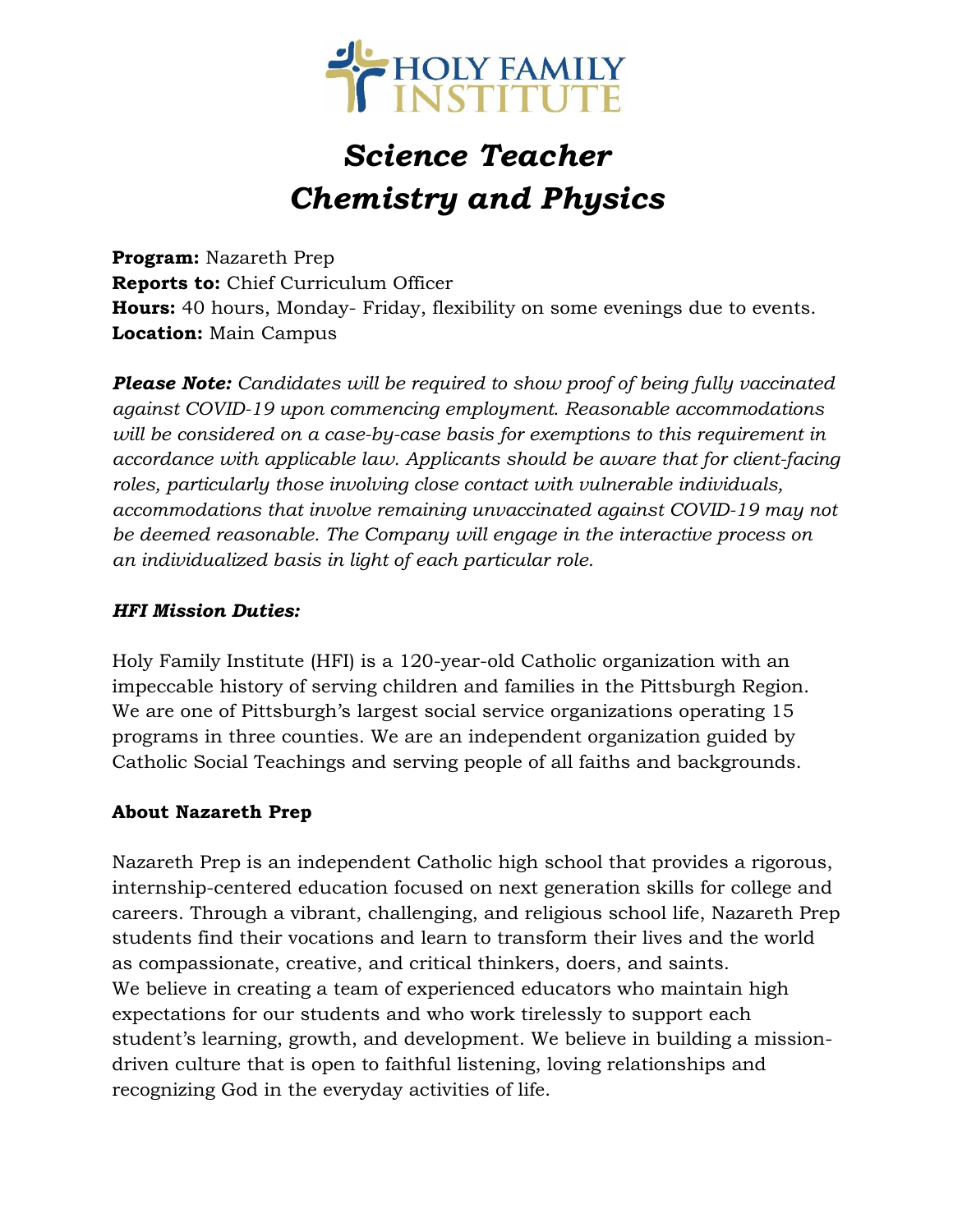Nazareth Prep seeks a science teacher to teach chemistry, physics and Advanced Placement Physics I courses. Nazareth Prep students learn science within a curricular framework that integrates core science disciplines with engineering practices and real-world rigorous project-based learning.

### *The Science Curriculum*

Nazareth Prep students take integrated biology in the ninth grade and integrated chemistry in the tenth grade. Eleventh and twelfth grade students may take integrated physics, environmental science, or AP Physics 1. Senior students may take studio-taught honors STEM research or applied STEM lab seminars facilitated by science and math faculty members.

### *Teaching Expectations*

The chemistry and physics faculty member will teach two sections of Integrated Chemistry, one section of Integrated Physics, one section of AP Physics 1, and an honors STEM Lab Seminar. Science faculty members also support the work of interdisciplinary elective courses such as Math Modeling Team, Bioethics, and Medicine through consultation, student tutorials, course workshops and through co-teaching.

## *Student Internship Supervision*

All Nazareth Prep faculty members serve as internship advisors who support and coach a grade-level cohort of students to succeed in their weekly workplace-based internship. Internship advisors meet with their advisory students for thirty minutes each school day, make quarterly internship site visits, and remain in weekly contact with students' workplace internship mentors.

The internship program is the cornerstone of the academic experience for Nazareth Prep students and their internship work funds their tuition. The internship program also shapes teaching and learning across the school. In all grade levels and in all subject matters, teachers focus on equipping students with the hard and soft skills to excel in the next generation of work.

## *Professional Commitments, Duties and Dispositions*

● Exhibit an ethic of servant leadership that is consistent with the historic and contemporary social justice mission of Catholic Schools as guarantors of academic excellence and opportunity in underserved and marginalized communities.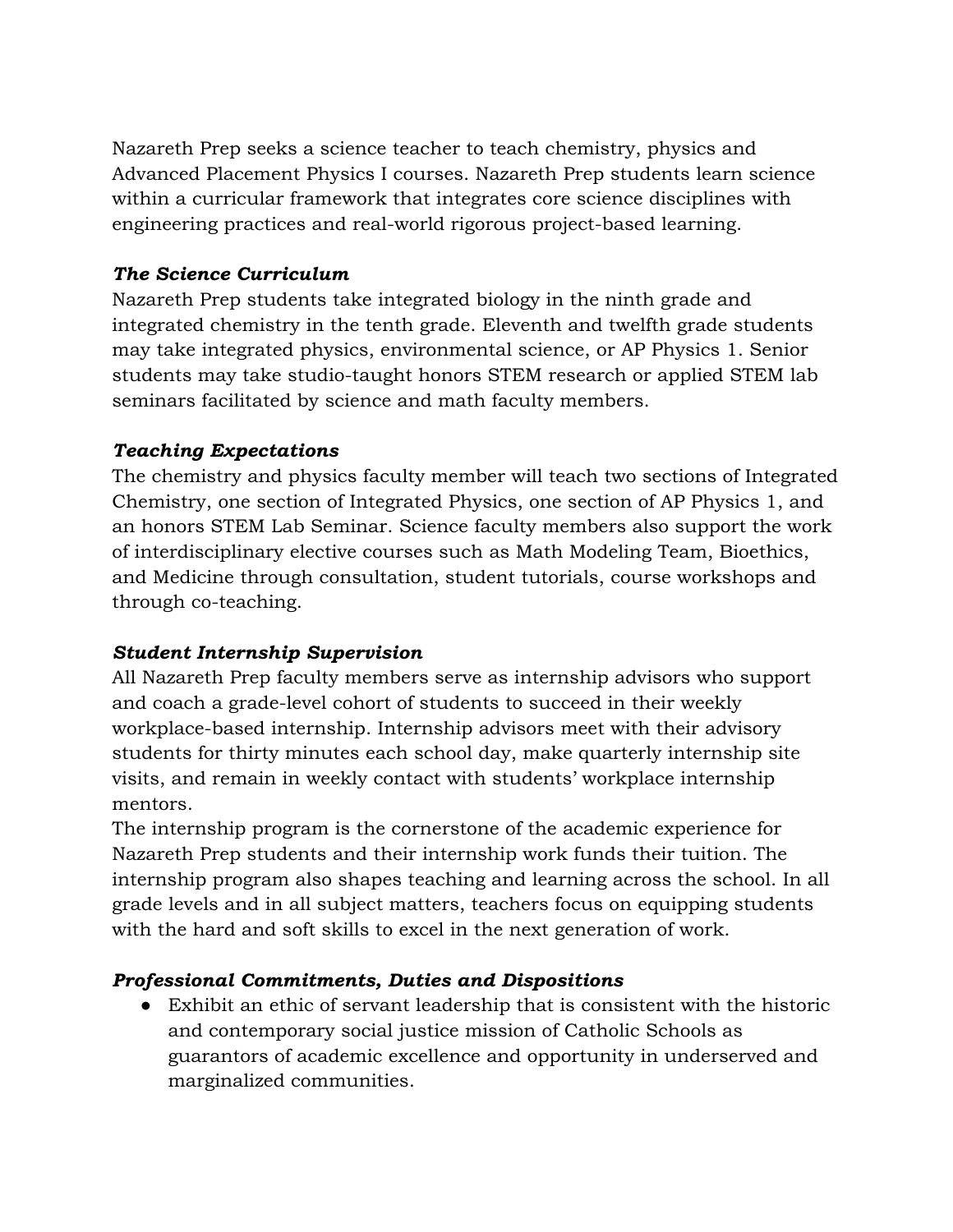- Affirm the religious identity of the school through participation in Catholic mass, interfaith services, and in faculty and staff retreats.
- Participate in the life of the school through service on committees, in the parent-teacher associations and/or through club and student council sponsorship.
- Commitment to working in a one-to-one teaching environment and to regularly utilize digital technology and applications in instruction.
- Demonstrate a sensitivity to issues of diversity, equity, and inclusion in teaching and a commitment to continued learning about culturally sustaining pedagogies.
- Develop well-sequenced teaching units that develop student's next generation skills including critical thinking, problem solving, research and analysis, adaptability, agility, collaboration, empathy, effective oral and written communication and research and analysis.
- Integrate surface knowledge and foundation skills reinforcement into challenging deeper learning, project-based teaching units each quarter.
- Select, design, and guide students through regularly scheduled science labs and data analysis and reporting processes.
- Maintain course momentum and pacing so that students achieve annual learning objectives.
- Assess student work and provide substantive written and oral feedback that facilitates academic growth.
- Attend weekly faculty meetings, participate in classroom observations, and curriculum coaching.
- Participate in on-campus, off-campus, virtual professional development, and engage in independent research to stay abreast of developments in teaching, research, and pedagogy in teaching disciplines.
- Travel out of state to sponsored Advanced Placement teacher training twice a year.
- Communicate with parents by phone regularly about student academic, social and internship progress.
- With the support of AP teacher trainers, conduct and assess a series of AP mock exams and provide students with detailed, reflective feedback on their progress after each exam.
- Consistently enforce school policies and assume responsibility for the supervision and safety of all students on campus.

## *Qualifications*

- Undergraduate degree in chemistry, physics, or related field.
- Three or more years of teaching experience is preferred.